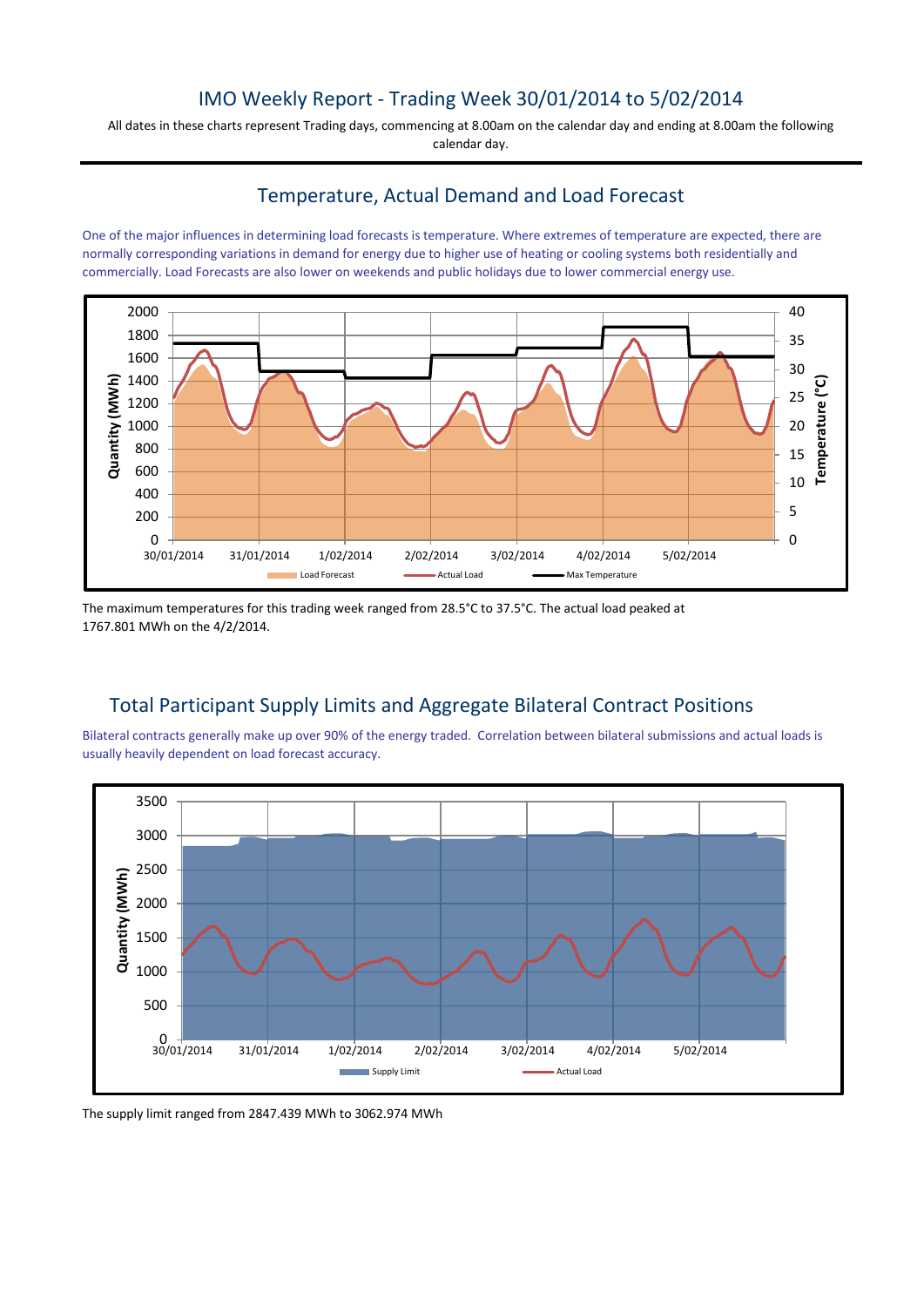#### Net Balancing Market Trades

Bilateral contracts and STEM trading are generally based on the forecast energy requirements of Participants. When the forecast requirements are higher or lower than the actual requirements for a day, this Market energy must be bought and sold in the balancing mechanism. This graph shows the estimated net balancing trades.



The majority of the balancing activity this week occurred within Balancing Demand. The maximum balancing demand for the week reached 178.2125 MWh on the 23/4/2014. The maximum balancing supply for the week reached -236.797 MWh on the 21/4/2012.

# Total Traded Energy

This chart represents a comparison between the total net energy that is traded in Bilateral Contracts, the STEM and the balancing mechanism. Balancing Supply represents cases in which the total contract position is greater than the demand and customers must supply energy back to balancing. Balancing Demand represents cases in which the total contract position is less than the demand and customers must purchase energy from balancing.



Total balancing supply equalled -5621.184 MWh whereas total balancing demand equalled 11073.785 MWh. The Total STEM Traded quantity was 11422.966 MWh, with the STEM Clearing Quantity ranging between 13.202 MWh and 110.205 MWh.